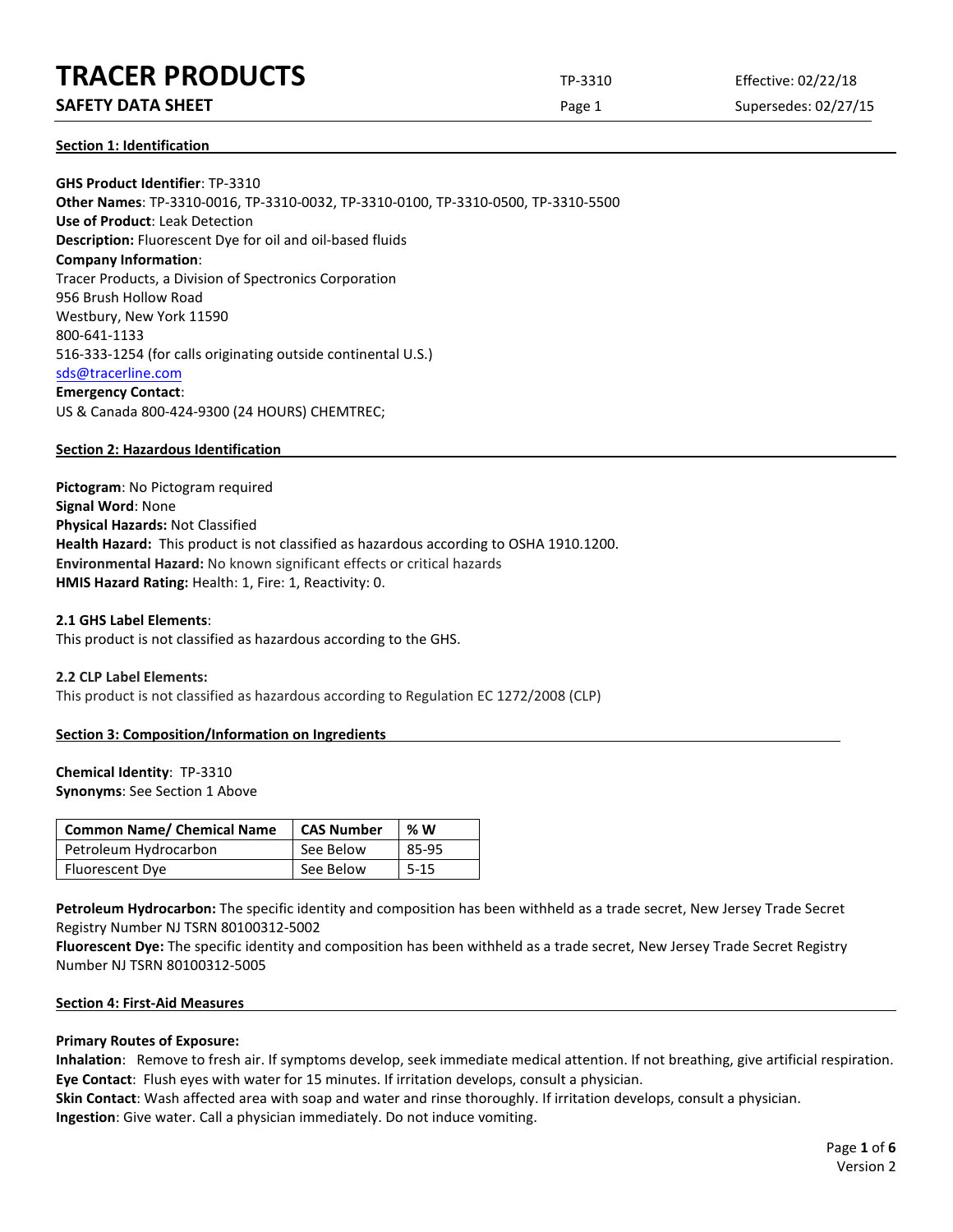## **TRACER PRODUCTS** TP-3310 Effective: 02/22/18

## **SAFETY DATA SHEET** SUPERFOUR SAFET ASSESSED A REPORT OF SUPERFOURING Page 2 Supersedes: 02/27/15

**Aggravation of Existing Conditions:** Exposure to this product is not expected to contribute to, worsen or aggravate any existing medical conditions.

**Most Important Symptom**: Treat symptomatically.

## **Section 5: Fire-Fighting Measures**

**Flash Point:** 286°F (141°C)

**Test Method:** Pensky Marten Closed Cup

**Explosive Limit:** LEL (%): No data available; UEL (%): No data available

**Autoignition Temperature:** No data available

**Unusual Fire and Hazardous Combustion and Decomposition Products:** Smoke, soot, and toxic/irritating fumes (i.e., carbon dioxide, carbon monoxide, etc.). Oxides of nitrogen and carbon.

**Fire and Explosion Hazards:** May liberate irritating or toxic vapors during combustion or decomposition.

**Extinguishing Media:** Based on the NFPA guide, use dry chemical, carbon dioxide, water mist, water jet sprays, halogen, or alcohol foam suitable for Class B fires. Use water to cool containers exposed to fire. For large fires, use water spray, fog or alcohol foam, thoroughly drenching the burning material.

**Unsuitable Extinguishing Media:** High volume water with full jet. Oxidizers and reducers.

**Fire-Fighting Procedures/Equipment:** Fire fighters and others who may be exposed to the products of combustion should be equipped with NIOSH-approved, positive-pressure, self-contained breathing apparatus (SCBA) and full protective clothing. Water can be used to cool and protect containers and surroundings.

## **Section 6: Accidental Release Measures**

## **Non-Emergency Personnel**:

General Advice: Avoid inhalation and contact with skin, eyes, or clothing. Wash hands and face before eating, drinking, or using tobacco products.

Personal Protective Equipment Needed: Wear impervious gloves, shoes, and protective clothing

## **Emergency Personnel**:

Suitable Protective Gear: Wear impervious gloves, shoes and protective clothing.

## Unsuitable Protective Gear: Not Applicable

**Environmental Precautions**: Prevent any contamination of local soils and water supply. Prevent ground water infiltration or any ground penetration. Avoid the spreading or entering into watercourses by using sand, soil, or other types of barriers. If contamination into water course or sewage system, alert appropriate authorities.

## **Containment/Clean-up Methods**:

Containment & Recovery of Product: Contain with absorbent material, such as clay, soil, universal binding medium, or any commercially available absorbent. Shovel reclaimed dye and absorbent into a recovery or salvage drums for disposal. For larger spills, transfer to a salvage tank for recovery or safe disposal. Any residues should be treated like a small spill. This is not a RCRA hazardous waste per Title 40 CFR 261. Stop material from contaminating soil, or from entering sewers or bodies of water. For larger spills, transfer to a salvage tank for safe recovery/disposal. Residues are treated as small spills.

Disposal**:** Either incinerate or land fill in accordance with applicable local, state and federal regulations.

## **Section 7: Handling and Storage**

**Handling Precautions:** Use product only in well ventilated areas. Avoid breathing in mists or vapors from a heated product. Avoid formation of mists. Avoid heating product near flash point. Avoid prolonged or repeated contact with skin. Handle in ambient temperature.

**Storage Conditions:** Store in a cool, dry, well-ventilated area away from heat, ignition sources, and direct sunlight. Always keep containers tightly closed. Store away from oxidizing and reducing agents.

**Personal Hygiene:** Wash hands before breaks and at the end of the work day. Do not carry cleaning clothes used to absorb product in clothing. General hygiene measures for chemicals apply.

**Empty Container Precautions:** Do not reuse empty container for any purpose.

**Special Warnings:** Hot organic chemical vapors or mists can suddenly and without warning combust when mixed with air.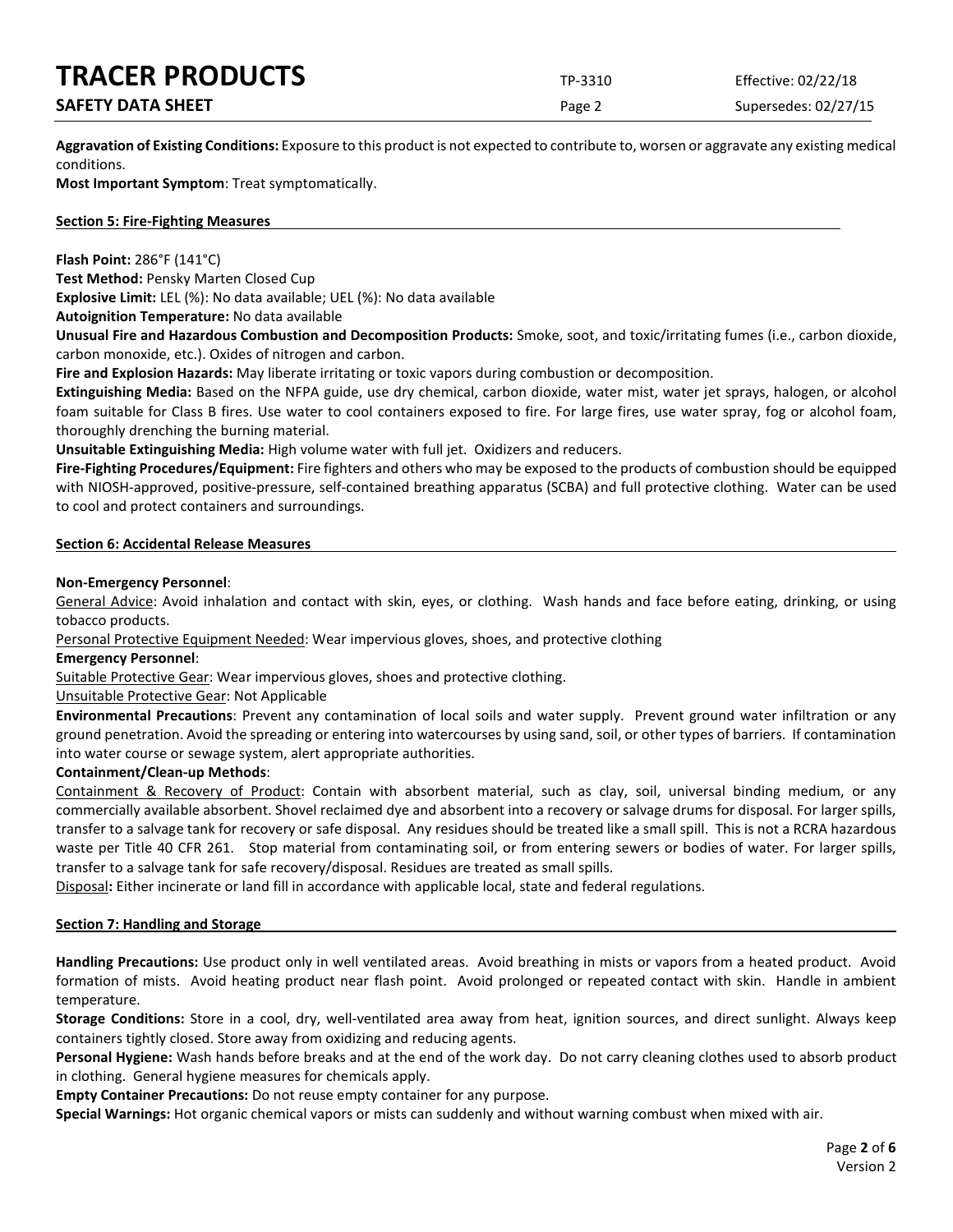| <b>TRACER PRODUCTS</b>   | TP-3310 | Effective: 02/22/18  |
|--------------------------|---------|----------------------|
| <b>SAFETY DATA SHEET</b> | Page 3  | Supersedes: 02/27/15 |

#### **Section 8: Exposure Controls/Personal Protection**

**Occupational Exposure Limits**: No exposure limits have been established for this product.

**Biological Exposure Limits**: No data available

**Engineering Controls/Ventilation**: Maintain airborne concentrations below the established exposure limits by providing adequate ventilation. General (dilution) ventilation should be acceptable. Additional local exhaust ventilation is recommended where dusts, mists or vapors may be released.

**Airborne Oil Mist Exposure Limits:** Petroleum Hydrocarbon

ACGIH TLV:  $5mg/m<sup>3</sup>$ , 8 hr. ACGIH STEL:  $10 \text{mg/m}^3$  OSHA PEL:  $5 \text{mg/m}^3$ 8 hr.

#### **Personal Protective Equipment**:

Respiratory Protection: Avoid breathing vapor and/or mist. If occupational exposure limits are exceeded wear NIOSH/OSHA approved equipment. Use a respiratory protection fitted with a combination filter A-P3 for short term use. High airborne concentrations may necessitate the use of self-contained breathing apparatus (SCBA) or a supplied air respirator. Respiratory protection programs must be in compliance with 29 CFR 1910.134.

Skin Protection: Wear protective clothing and appropriate impervious gloves.

Eye Protection: Wear safety goggles with peripheral coverage approved to EU Standard EN 166, AS/NZS 1337. An eye wash facility should be readily available.

Hand Protection: When in contact with material, be sure to use proper gloves approved to standards (Europe: EN 374, U.S.: F739, & AS/NZS: 2161). Gloves made from neoprene, nitrile or butyl rubber may provide suitable chemical protection.

Hygiene Measures: Wash thoroughly after handling, especially before eating, drinking, smoking, or using restroom facilities.

#### **Section 9: Physical and Chemical Properties**

**Physical State**: Liquid **Appearance**: Red **Odor**: Slight **Odor Threshold**: No data available **pH**: no data available **Melting Point**: No data available **Freezing Point**: No data available **Initial Boiling Point**: No data available **Boiling Range**: >662°F (350°C) **Flash Point (PMCC)**: 286°F (141°C) **Evaporative Rate**: No data available **Solid Flammability**: No data available **Gas Flammability**: No data available **Upper Explosive Limit**: No data available **Lower Explosive Limit**: No data available **Vapor Pressure 68**° **F (20**° **C)**: No data available **Vapor Density (Air=1)**: No data available **Relative Density**: 0.8675 **Solubility in Water**: Insoluble **Partition Coefficient: n-octanol/water**: No data available **Auto-ignition Temperature**: No data available **Decomposition Temperature**: No data available **Viscosity at 40°C: 37.27 Viscosity at 100°C: 5.86 Percent Volatile by Volume (%)**: 0 **Evaporation Rate (Butyl Acetate=1)**: < 0.01 **Volatile Organic Content (VOC) Component**: None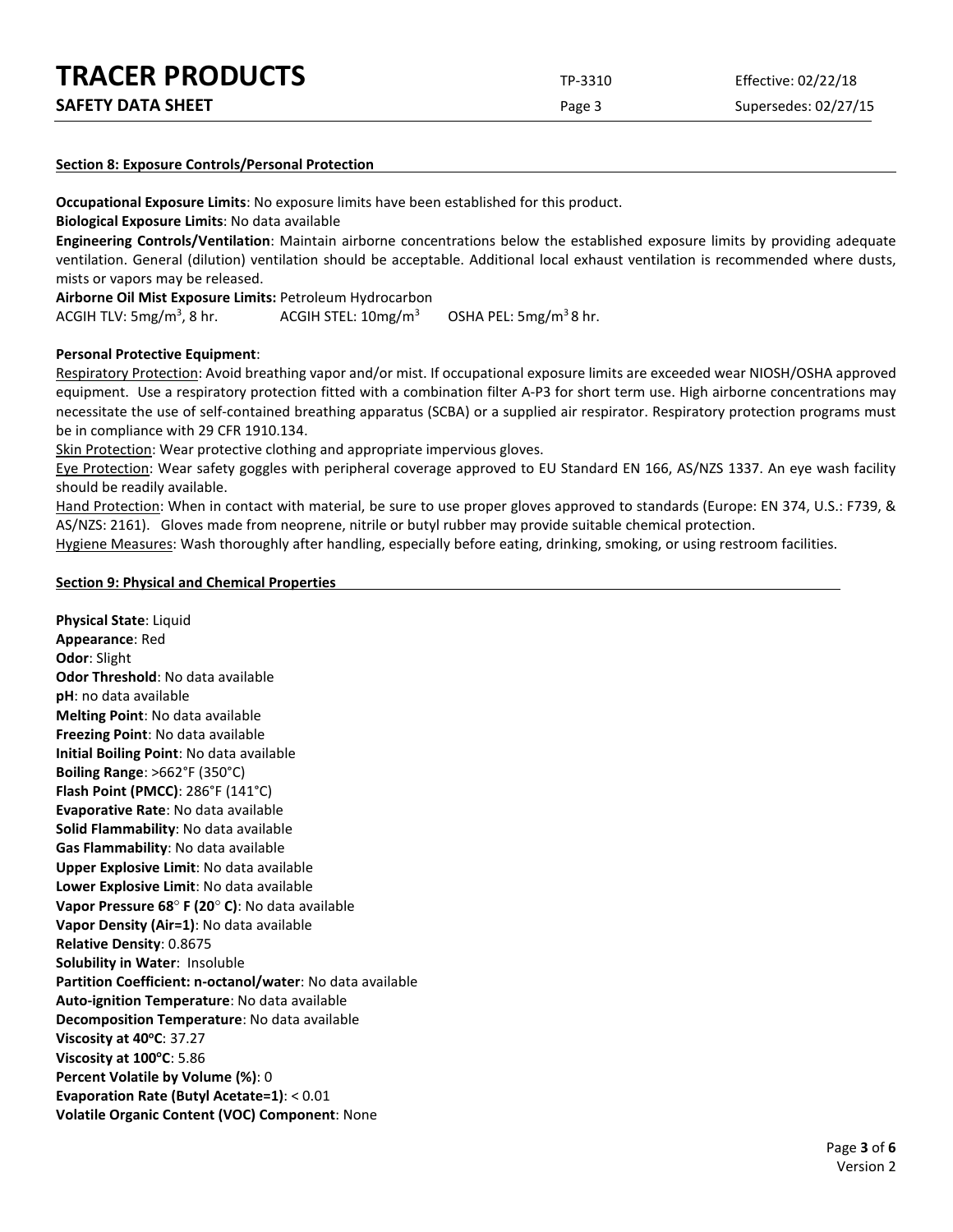| <b>TRACER PRODUCTS</b>   | TP-3310 | Effective: 02/22/18  |
|--------------------------|---------|----------------------|
| <b>SAFETY DATA SHEET</b> | Page 4  | Supersedes: 02/27/15 |

**Note:** The physical data presented above are typical values and should not be construed as a specification.

## **Section 10: Stability and Reactivity**

**Reactivity**: This product is non-reactive under ambient conditions

Stability: Stable under normal conditions of use. Can decompose slowly with localized heating over 300°C

**Conditions to Avoid**: High temperatures & a source of ignition. Toxic fumes may be released if product is heated above decomposition point.

**Incompatible Materials**: Strong Acids, Strong oxidizing agents, and Reducing agents

Hazardous Decomposition Products: In the event of combustion, CO and CO<sub>2</sub> will be formed.

**Hazardous Polymerization**: Will not occur

#### **Section 11: Toxicological Information**

|                               |        | <b>Fluorescent Dye</b> | Petroleum<br>Hydrocarbon* |
|-------------------------------|--------|------------------------|---------------------------|
| Oral LD <sub>50</sub> mg/kg   | Rat    | No data available      | >7,000                    |
| Dermal LD <sub>50</sub> mg/kg | Rabbit | No data available      | >3,160                    |
| Inhalation LC <sub>50</sub>   | Rat    | No data available      | Mild irritation           |
| Eye Irritation                | Rabbit | No data available      | irritation                |
| Skin Irritation               | Rabbit | No data available      | irritation                |

\*Results based on test of similar product

## **Carcinogenicity**:

| <b>Carcinogenicity</b> | <b>ACGIH</b> | <b>IARC</b> | <b>NTP</b> | <b>OSHA</b> |
|------------------------|--------------|-------------|------------|-------------|
| Petroleum Hydrocarbon  | Nο           | Nο          | N٥         | N٥          |
| <b>Fluorescent Dye</b> | No           | N٥          | N٥         | N٥          |

Summary Comments: According to ACGIH, IARC, NTP, and OSHA, the petroleum hydrocarbon and fluorescent dye are not considered to be a hazardous carcinogen to humans.

**Reproductive Toxicity**: No data available

**STOT-single exposure**: May cause respiratory irritation

#### **STOT-repeated exposure**:

|                    |     | Petroleum   | <b>Fluorescent Dye</b> |
|--------------------|-----|-------------|------------------------|
|                    |     | Hydrocarbon |                        |
| Oral mg/kg         | Rat | 1.500       | No data available      |
| Dermal mg/kg       | Rat | >600        | No data available      |
| Inhalation mg/l/4h | Rat | 1.000       | No data available      |

**Likely Routes of Exposure**: Eyes, skin and respiratory tract **Symptoms**:

Eye Contact: May cause mild irritation

Skin Contact: May cause mild irritation

Inhalation: May cause mild irritation

Ingestion: May cause gastrointestinal irritation

#### **Section 12: Ecological Information**

#### **Toxicity**:

|                                 | <b>Fluorescent Dye</b> | Petroleum<br>Hydrocarbon |
|---------------------------------|------------------------|--------------------------|
| Fish LD <sub>50</sub> 96hr mg/l | No data available      |                          |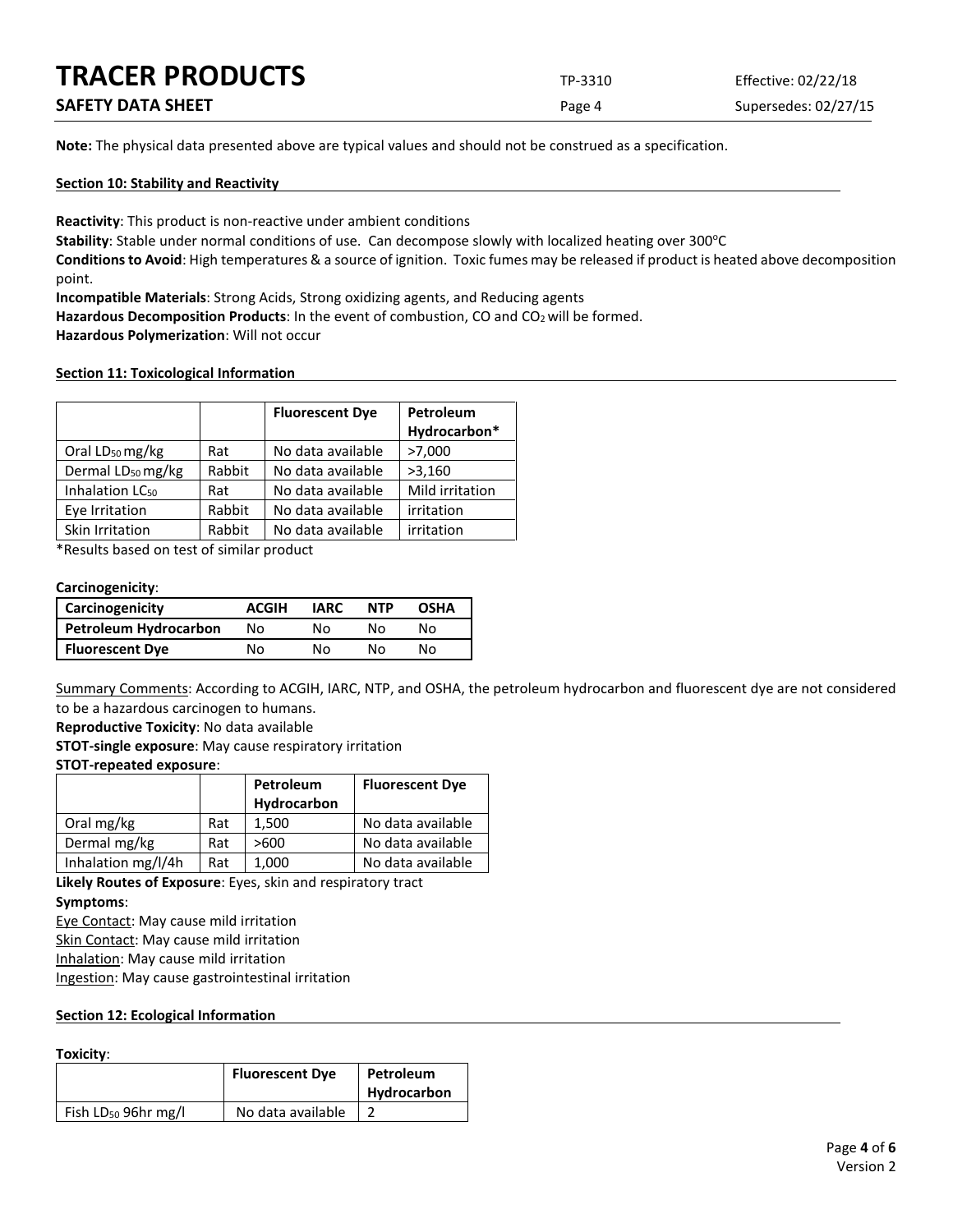# **TRACER PRODUCTS** TP-3310 Effective: 02/22/18

**SAFETY DATA SHEET** SUPERFOUR SAFET ASSESSED A Page 5 Supersedes: 02/27/15

| Crustacean $EC_{50}$ mg/l                     | No data available | 1.4 |  |
|-----------------------------------------------|-------------------|-----|--|
| Algae EC <sub>50</sub> 72hr. mg/l             | No data available |     |  |
| <b>NOEL:</b> No observed adverse effect level |                   |     |  |

**Persistence & Degradability**: biodegradable **Bioaccumulation Potential**: None **Mobility in Soil**: Readily absorbed into soil **Behavior in Sewage Plants:** No data available **PBT vPvB:** The substance is not PBT / vPvB

## **Section 13: Disposal Considerations**

**General Statements:** Federal regulations may apply to empty container. State and/or local regulations may be different. **Disposal:** Recover or recycle if possible, otherwise, dispose of in accordance with all local, state, and federal regulations. Sewage disposal is discouraged

**Special Instructions:** Be sure to contact the appropriate government environmental agencies if further guidance is required. Do not remove labels from container until container is cleaned properly. Containers can be reused or disposed of by landfill or incineration if appropriate to local law. Water with cleaning agents is required

**Hazardous Waste Number:** Not a RCRA hazardous waste

## **Section 14: Transport Information**

**General Comments**: This product is not classed as hazardous or regulated for transport under 49 CFR, IATA/ICAO, or IMDG **49 CFR: DOT Shipping Name:** Not Regulated **DOT Label:** Not Applicable **DOT Identification No.:** Not Applicable; Nonregulated shipments by air under 49 CFR, IATA/ICAO AND IMO **Transport by Road/Rail (ADR/RID): UN Proper Shipping Name:** Not Applicable **Transport Hazard Class:** Not Applicable **Packing Group:** Not Applicable **Classification Code:** Not Applicable **LQ (ADR 2013):** Not Applicable **LQ (ADR 2009):** Not Applicable **Environmental Hazard:** Not Applicable **Tunnel Restriction Code:** Not Applicable **Transport by Sea (IMDG): UN Proper Shipping Name:** Not Applicable **Transport Hazard Class:** Not Applicable **Packing Group:** Not Applicable **Marine Pollutant:** Not Applicable **Environmental Hazard:** Not Applicable **Transport by Air (IATA): UN Shipping Name**: Not Applicable **Transport Hazard Class**: Not Applicable **Packing Group Number**: Not Applicable **Environmental Hazards**: Not Applicable **Special Precautions for User:** Unless otherwise specified, general measures for safe transport must be followed **Transport in Bulk:** Non-dangerous material according to transport regulations

**Section 15: Regulatory Information**

**Inventory Status:**